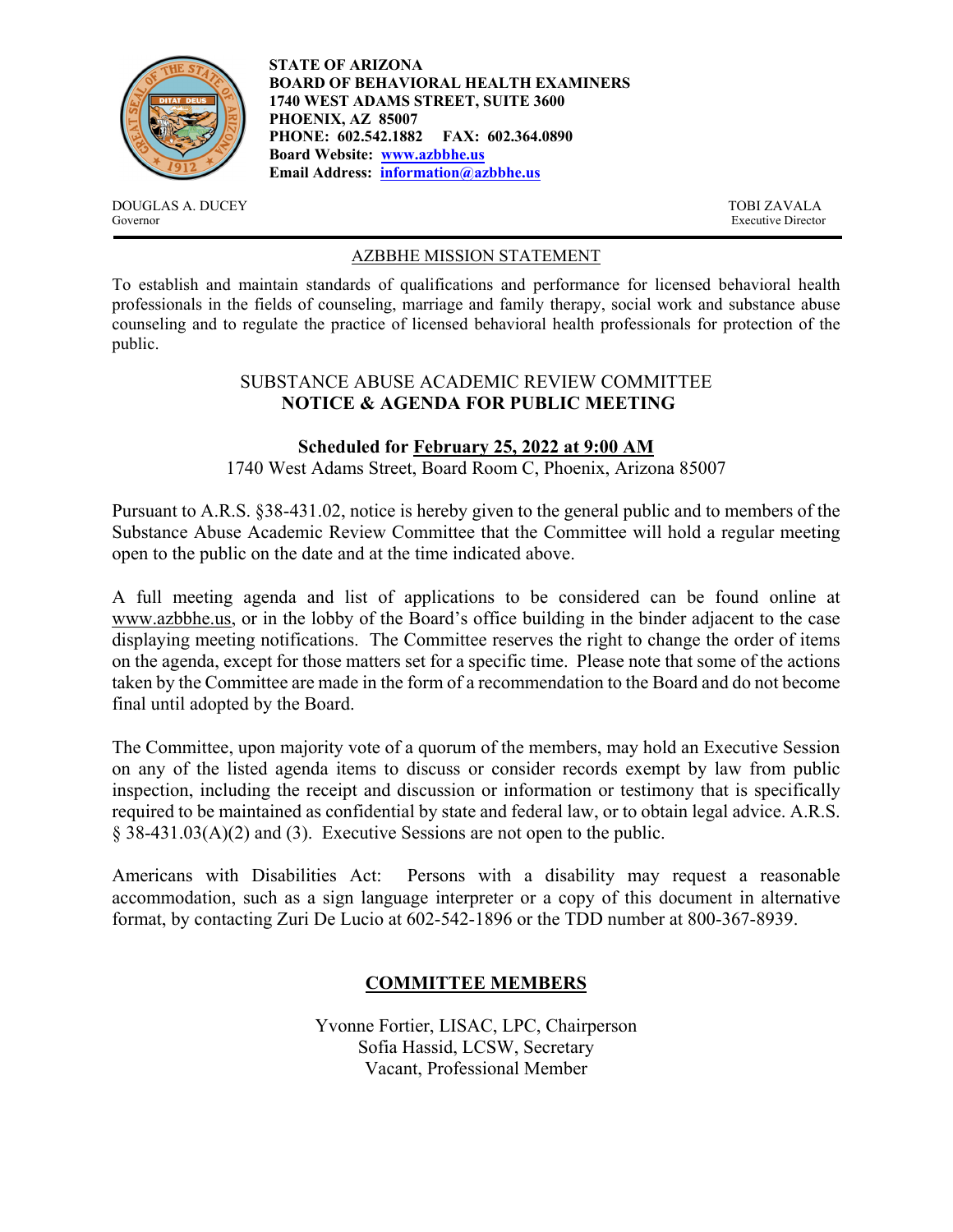The agenda for the meeting is as follows:

### **1. Call to order**

### **2. Roll call** (staff)

### **3. Minutes: Review, consideration and action.**

*A. December 17, 2021, general meeting minutes* 

### **4. Report from the Chair**

The Committee may go into executive session to discuss confidential records pursuant to A.R.S. §38-  $431.03(A)(2)$  or to obtain legal advice pursuant to A.R.S. §38-431.03(A)(3).

 *None* 

### **5. Report from the Executive Director and/or staff**

The Committee may go into executive session to discuss confidential records pursuant to A.R.S. §38-  $431.03(A)(2)$  or to obtain legal advice pursuant to A.R.S. §38-431.03(A)(3).

- *A. General agency operations*
- *B. Discussion regarding staff's accomplishments and goals*

### **6. Assistant Attorney General's Report**

The Board may go into executive session to discuss confidential records pursuant to A.R.S. § 38- 431.03(A)(2) or to obtain legal advice pursuant to A.R.S. §38-431.03(A)(3).

 *None* 

### **7. Supervisor exemption request: review, consideration and action**

 *None* 

# **8. Consent agenda: review, consideration and action regarding 60-day extension request for deficiencies and 90-day extension for examination**

- *A. Tammy Rome, LPC Applicant (60-day deficiency extension)*
- *B. Erica Upshaw-Crank, LPC Applicant (60-day deficiency extension)*
- *C. Jessica Hubbell, LAC Applicant (60-day deficiency extension)*
- *D. Kelly Showalter, LAC Applicant (60-day deficiency extension)*
- *E. Rochelle Johns, LAC Applicant (60-day deficiency extension)*
- *F. Adrienne Randall, LCSW Applicant (60-day deficiency extension)*
- *G. Kelly Tucker, LCSW Applicant (60-day deficiency extension)*
- *H. Wilhelmina De Castro, LCSW Applicant (60-day deficiency extension)*
- *I. Jennifer Rizzo, LSAT Applicant (60-day deficiency extension)*
- *J. Blake Harding, LASAC Applicant (60-day deficiency extension)*
- *K. Rose Beverly, LASAC Applicant (60-day deficiency extension)*
- *L. Gloriana Woodie, LASAC Applicant (90-day exam extension)*
- *M. Dashawn Beal, LBSW Applicant (90-day exam extension)*

### **9. Exam accommodation request: review, consideration and action.**

- *A. Maisha Ayodele, LAC Applicant*
- *B. Heather Kelly, LAC Applicant*